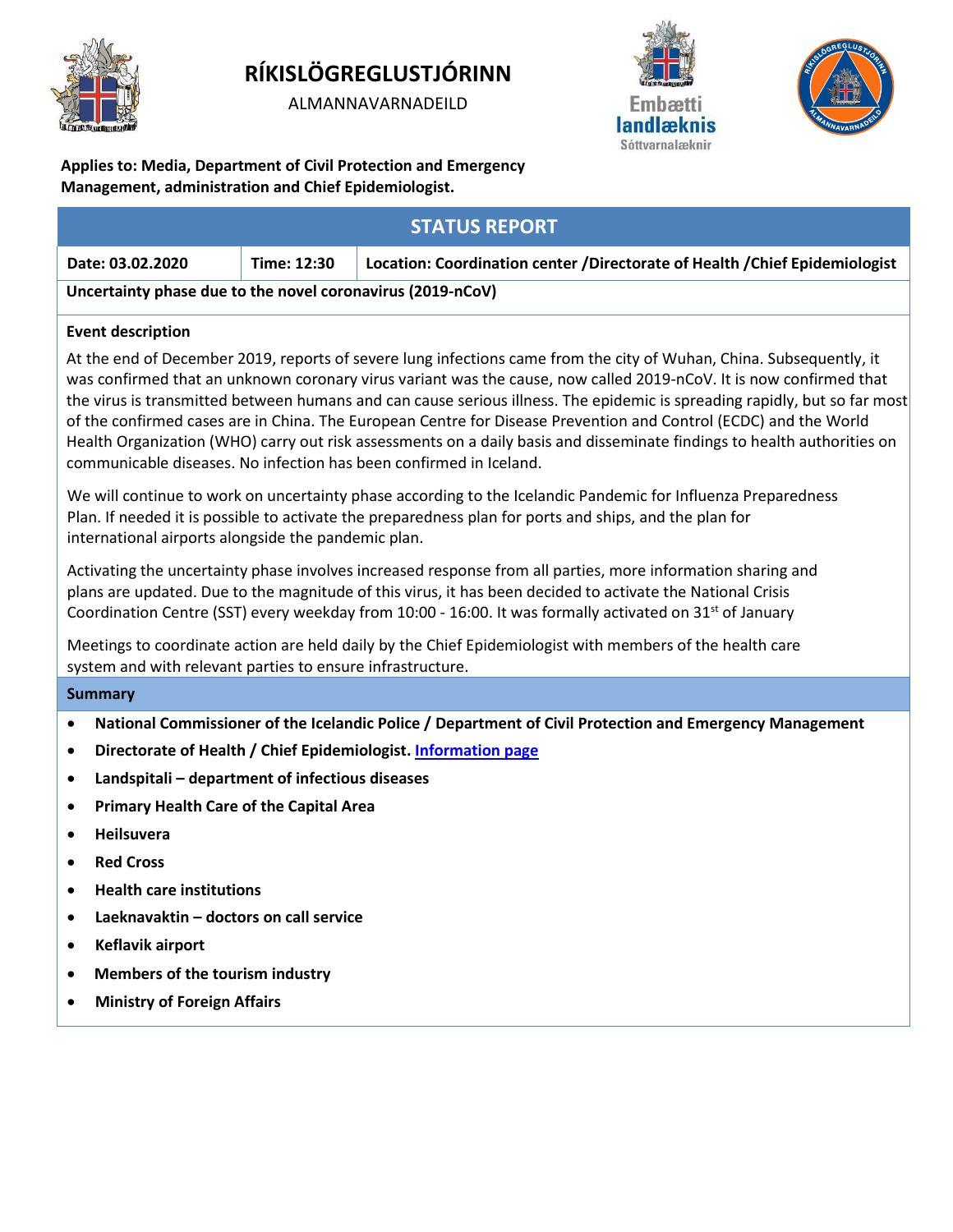#### **Status**

#### **Coronavirus – spread abroad**

Today, on 3rd of february 2020 cases of the 2019-nCoV has been confirmed in 17,383 individuals and about 362 are deceased (2.0%). One death outside of Chine has been reported, in the Philippines. According to John [Hopkins](https://gisanddata.maps.arcgis.com/apps/opsdashboard/index.html#/bda7594740fd40299423467b48e9ecf6) 503 individuals have recovered from the illness.

The cases reported are from China (17,220), Taiwan (11), Thailand (19), Australia (12), Malaysia (8), Singapore (18), Japan (20), South Korea (15), Vietnam (8), Nepal (1), Philippines (2), Sri Lanka (1), Cambodia (1), India (2), th United Arab Emirates (5), France (6), Germany (10), Finland (1), Italy (2), UK (2), Russia (2), Spain (1), Sweden (1), USA (11), Canada (4). The vast majority of cases originate in China.

The Chief Epidemiologist recommends that travelers avoid unnecessary trips to areas where the 2019-nCoV is underway, especially China. [More.](https://www.landlaeknir.is/um-embaettid/frettir/frett/item38860/Radleggingar-til-ferdamanna---Koronaveira-2019-nCoV)

Ministry of Foreign Affairs - Embassy of Iceland in Beijing informs Icelanders in China if information is required. The Embassy has posted on social media (se[e Facebook\)](https://www.facebook.com/utanrikisthjonustan/) and on their website where Icelanders are advised to register with the civil service at help@mfa.is. In this way, the embassy will increase the number of Icelanders that they can easily reach if needed.

#### **Iceland**

No individual has yet been diagnosed in Iceland

The department of infectious diseases at Landspitali now has the kit to detect the 2019-nCoV coronavirus. Two samples were tested on February  $1^{st}$  and February  $2^{nd}$  and both turned out to be negative.

The Chief Epidemiologist and the Department of Civil Protection and Emergency Management continued to discuss actions and ways to prevent the virus to from reaching Iceland. It appears that the incidence is not increasing at such speed as before, which is positive and it seems that asymptomatic individuals do not transmit the disease to others.

It is necessary to activate the entire community, all institutions should update their response plans and be prepared if the virus reaches Iceland.

Sharing of important information is in a continuous process by using variety of ways, e.g. text messages, flyers and posters. The tourism industry and Safe travel disseminate material to tourists.

Emphasis is put on reaching individuals that are connected to Wuhan or China and have respiratory symptoms. Prescreening for the virus is not recommended as results are not considered reliable if analyzed too early.

The general public and tourists in Iceland that believe they have caught the virus are encouraged to call 1700 (for foreign phone numbers the number is +354 544-4113) for more information and on how to access the health care system. Individuals are specifically asked not to attend hospitals or clinics unless receiving telephone advice.

The Chinese Embassy will assist with information sharing and translation.

An ongoing analysis of the isolation facilities for tourists is well is underway.

Information regarding the coronavirus is available on the Directorates of Health [website.](https://www.landlaeknir.is/koronaveira/english/)